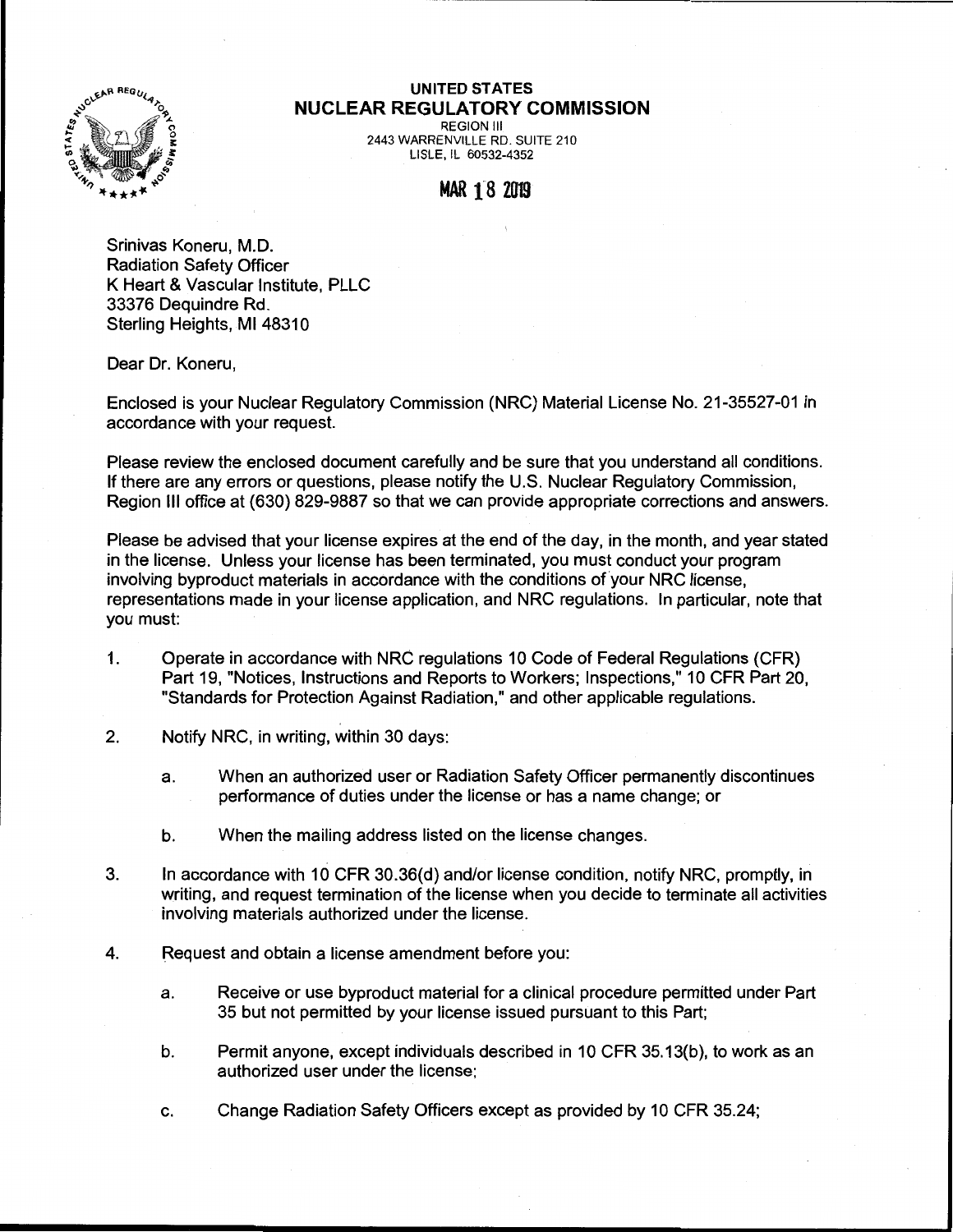- d. Order byproduct material in excess of the amount, or radionuclide, or form different than authorized on the license;
- e. Add or change the areas of use or address or addresses of use identified in the license application or on the license except as provided by 10 CFR 35.14; or
- f. Change ownership of your organization.
- 5. Submit a complete renewal application with proper fee or termination request at least 30 days before the expiration date of your license. You will receive a reminder notice approximately 90 days before the expiration date. Possession of byproduct material after your license expires is a violation of NRC regulations. A license will not normally be renewed, except on a case-by-case basis, in instances where licensed material has never been possessed or used.

In addition, please note that NRC Form 313 requires the applicant, by his/her signature, to verify that the applicant understands that all statements contained in the application are true and correct to the best of the applicant's knowledge. The signatory for the application should be the licensee or certifying official rather than a consultant.

You will be periodically inspected by NRC. Failure to conduct your program in accordance with NRC regulations, license conditions, and representations made in your license application and supplemental correspondence with NRC will result in enforcement action against you. This could include issuance of a notice of violation, or imposition of a civil penalty, or an order suspending, modifying or revoking your license as specified in the General Statement of Policy and Procedure for NRC Enforcement Actions. Since serious consequences to employees and the public can result from failure to comply with NRC requirements, prompt and vigorous enforcement action will be taken when dealing with licensees who do not achieve the necessary meticulous attention to detail and the high standard of compliance which NRC expects of its licensees.

The NRC's Safety Culture Policy Statement became effective in June 2011. While a policy statement and not a regulation, it sets forth the agency's expectations for individuals and organizations to establish and maintain a positive safety culture. You can access the policy statement and supporting material that may benefit your organization on NRC's safety culture Web site at http://www.nrc.gov/about-nrc/regulatory/enforcement/safety-culture.html. We strongly encourage you to review this material and adapt it to your particular needs in order to develop and maintain a positive safety culture as you engage in NRG-regulated activities.

NRC's Regulatory Issue Summary (RIS) 2005-31 provides criteria to identify security-related sensitive information and guidance for handling and marking of such documents. This ensures that potentially sensitive information is not made publicly available through ADAMS, the NRC's electronic document system. Pursuant to NRC's RIS 2005-31 and in accordance with 10 CFR 2.390, the enclosed license document is exempt from public disclosure because its disclosure to unauthorized individuals could present a security vulnerability. The RIS may be located on the NRC Web site at: http://www.nrc.gov/reading-rm/doc-collections/gen-comm/regissues/2005/ri200531.pdf and the link for frequently asked questions regarding protection of security related sensitive information may be located at: http://www.nrc.gov/readingrm/sensitive-info/faq. html.